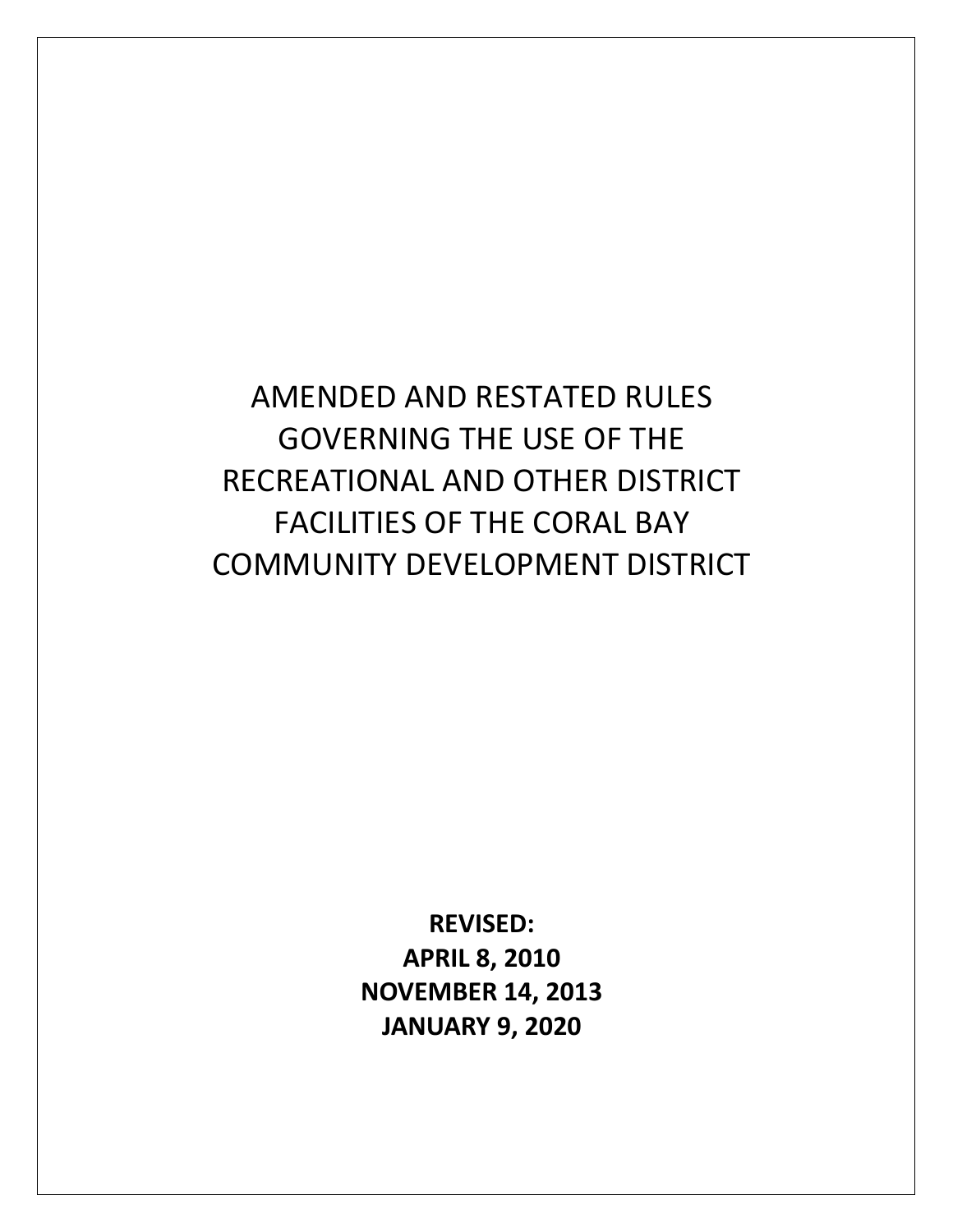# **AMENDED AND RESTATED RULES GOVERNING THE USE OF THE RECREATIONAL AND OTHER FACILITIES OF THE CORAL BAY COMMUNITY DEVELOPMENT DISTRICT**

#### **1.0 Definitions.**

- 1.1 "Clubhouse" shall mean and include the office, meeting room and parking lot located on the tract of land having Broward County Folio No. 484124320031.
- 1.2 "District" shall mean the Coral Bay Community Development District.
- 1.3 "District Facilities" or "District Facility" shall mean the clubhouse, pools, parks, basketball/multi-purpose court, tennis courts, playground (a/k/a Tot Lot), and recreational facilities owned, maintained, and operated by the District.
- 1.4 "District Parking Areas" or "Parking Areas" shall include the parking spaces and lots located at the Clubhouse and immediately adjacent to the Tot Lot and tennis and multi-purpose courts.
- 1.5 "Gate Facilities" shall mean the gate mechanisms, gate arms, gate houses, bollards, cameras, equipment and related facilities owned, operated or maintained by the District.
- 1.6 "Lake Maintenance Easement" shall mean the twenty (20') foot wide lake maintenance easement that is located adjacent to the Stormwater Management Areas, and which is more particularly shown on various plats of property within the boundaries of the District, as recorded in the public records of Broward County, Florida.
- 1.7 "Park" or "Parks" shall mean and include those tracts of land having Broward County Folio Nos. 484124320031 (Clubhouse), 484124181990 (Peninsula Park), 484124120040 (Tot Lot), 484124200100 (open space), 484124200050 (tennis/multi-purpose courts area), and 484124250010 (Fay's Cove Pool and recreation area), as well as any other open space areas owned or maintained by the District.
- 1.8 "Pool" or "Pools" shall mean the three (3) pools, and related facilities, if any, owned and operated by the District, including the pool adjacent to the Clubhouse, the pool at Fay's Cove, and the pool at Peninsula Park.
- 1.9 "Stormwater Management Areas" shall mean the lakes, canals and drainage areas, and includes, but is not limited to those tracts of land having Broward County Folio Nos. 48424181990, 484124200030, 484124211780, 484124211790, 484124220020, 484124230020, 484124250020, 484124260020, 484124320040, 484124320050, 484124320060, 484124320070, 484124320080.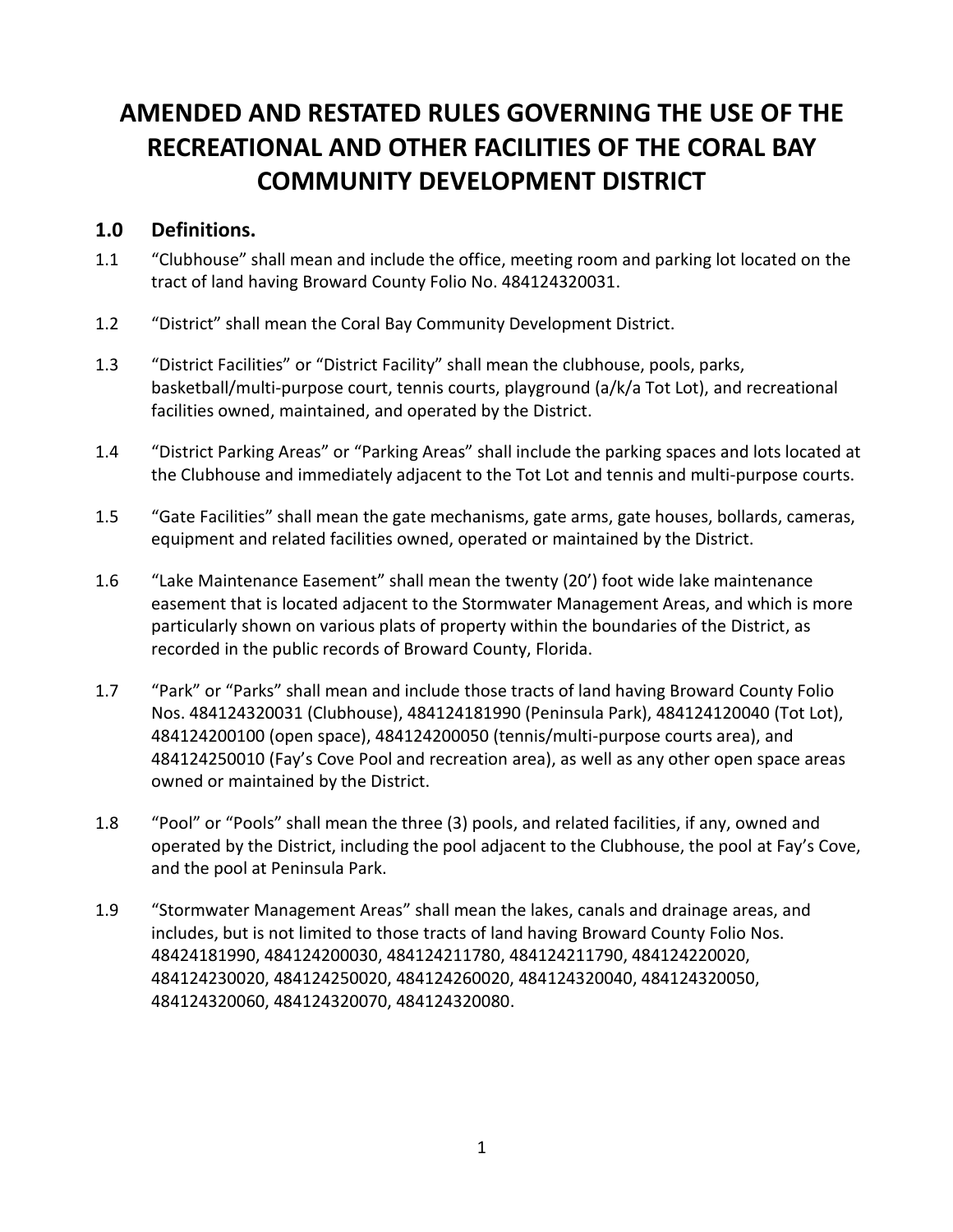# **2.0 Parking and Road Right-Of-Way.**

- 2.1 Any vehicle parked in violation of District parking rules as set forth herein may be towed at the vehicle owner's expense by a towing contractor approved by the District Board of Supervisors. All other traffic and parking rules and regulations of the City of Margate or the State of Florida, including the requirements of Chapter 316, Florida Statutes, are to be enforced by the City of Margate Police Department or approved law enforcement agency having jurisdiction thereof.
- 2.2 District Parking Areas.

2.2.1 Except as otherwise provided in Section 2.2.2 below, between the hours of 2:00 A.M. and 6:00 A.M., parking is prohibited within all District Parking Areas, and on-street parking is prohibited on all District streets, roadways, thoroughfares, or rights-of-way. Vehicles shall not park in any manner which has the effect of disrupting the normal flow of traffic or which would block the ingress or egress of trucks and emergency vehicles or require such vehicles to leave the paved surface to pass. Vehicles parked at District Parking Areas shall be parked within spaces designated or marked for vehicular parking. Further, no trucks, commercial vehicles, recreation vehicles, campers, derelict automobiles, boats, or trailers shall be parked at the District Parking Areas.

2.2.2 As an exception to the parking restrictions set forth in this Section 2.2, overnight temporary overflow parking at the Tot Lot and tennis court parking areas only is permitted provided the following conditions are adhered to:

- A. Vehicle shall have a current license tag and registration sticker; and
- B. Vehicle shall be in operable and drivable condition, including having all tires inflated; and
- C. Registered owner shall have current automobile insurance as required by Florida law; and
- D. On a daily basis, vehicle shall be removed from the overnight temporary overflow parking area during the hours of 9:00 a.m. to 5:00 p.m. to allow residents and visitors vehicular access to the parking areas in order to use the District's recreational facilities; and
- E. Nothing herein is intended to be construed to authorize or permit vehicular parking in the referenced parking areas by those persons parking and not utilizing the District's recreational facilities or not visiting, renting or owning property within the District boundaries during the daytime hours.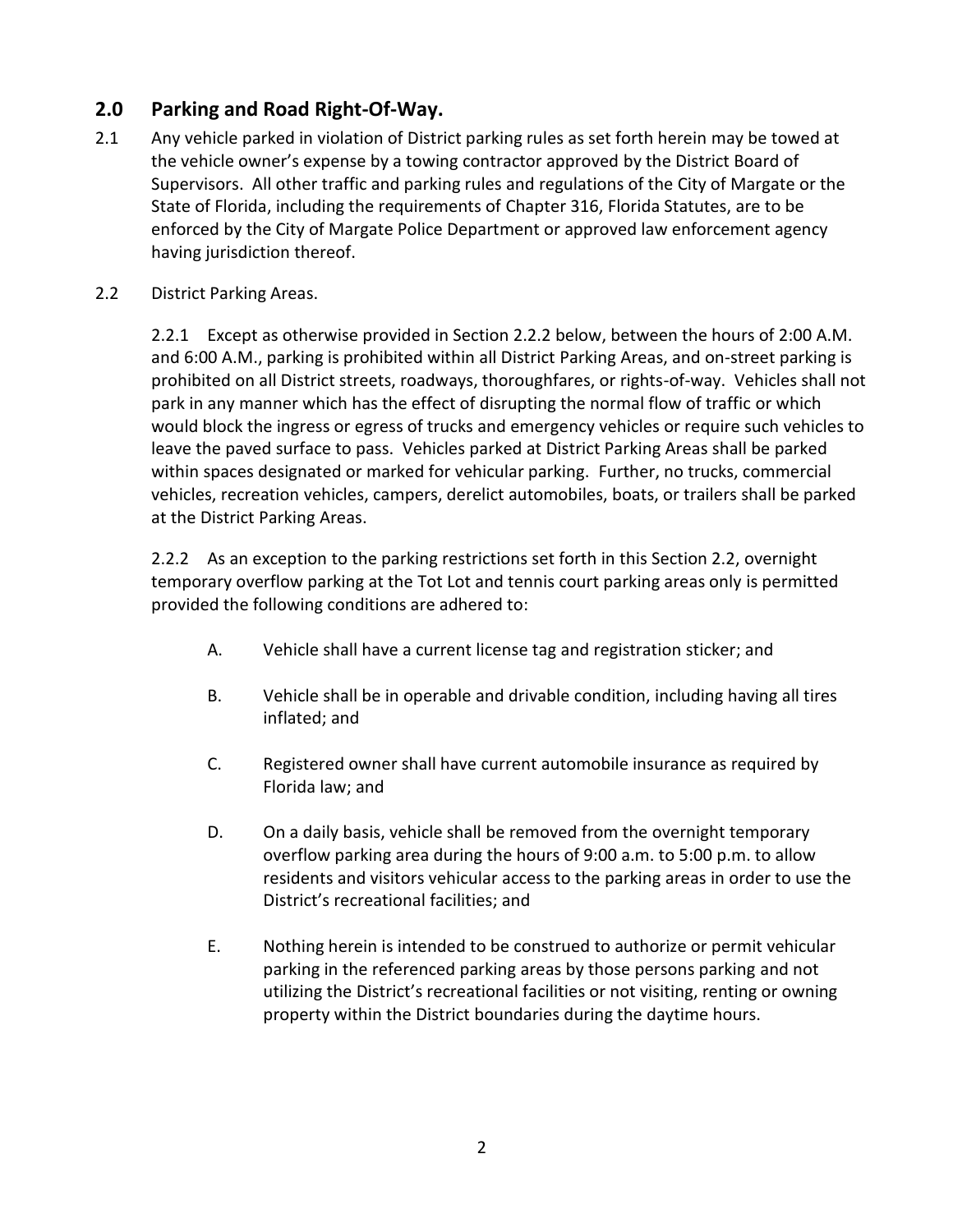- 2.3 Parking is prohibited upon or within all non-paved District property including but not limited to, landscaped areas within or adjacent to any District's right-of-way. This prohibition shall remain in effect twenty-four (24) hours per day, seven (7) days per week.
- 2.4 Except as otherwise provided in Section 2.2.2, when permitted pursuant to Section 2.1, parking at the Tot Lot or tennis court lot Parking Areas is limited to two (2) consecutive hours in a particular parking space, as posted.
- 2.5 Marked law enforcement vehicles are exempt from the parking rules prohibiting on-street parking between the hours of 2:00 A.M. and 6:00 A.M.
- 2.6 The enforcement of these parking rules may be suspended in whole or in part for specified periods of time, as determined by the District.
- 2.7 No vehicle maintenance or repair shall be permitted over or on any portion of the District road rights-of-way or property, or District Facilities.
- 2.8 All landscaping and grassed areas adjacent to any District road right-of-way shall be regularly mowed and be maintained by the property owner whose property fronts such area so that there is a twelve (12') foot minimum clearance between the roadway, sidewalk, or pavement surface and the bottom of the canopy of any overhanging tree, plant, shrubs, or other landscaping.
- 2.9 Anyone operating a motor vehicle upon District road right-of-way shall do so in accordance with Florida law and posted speed limits and traffic regulations.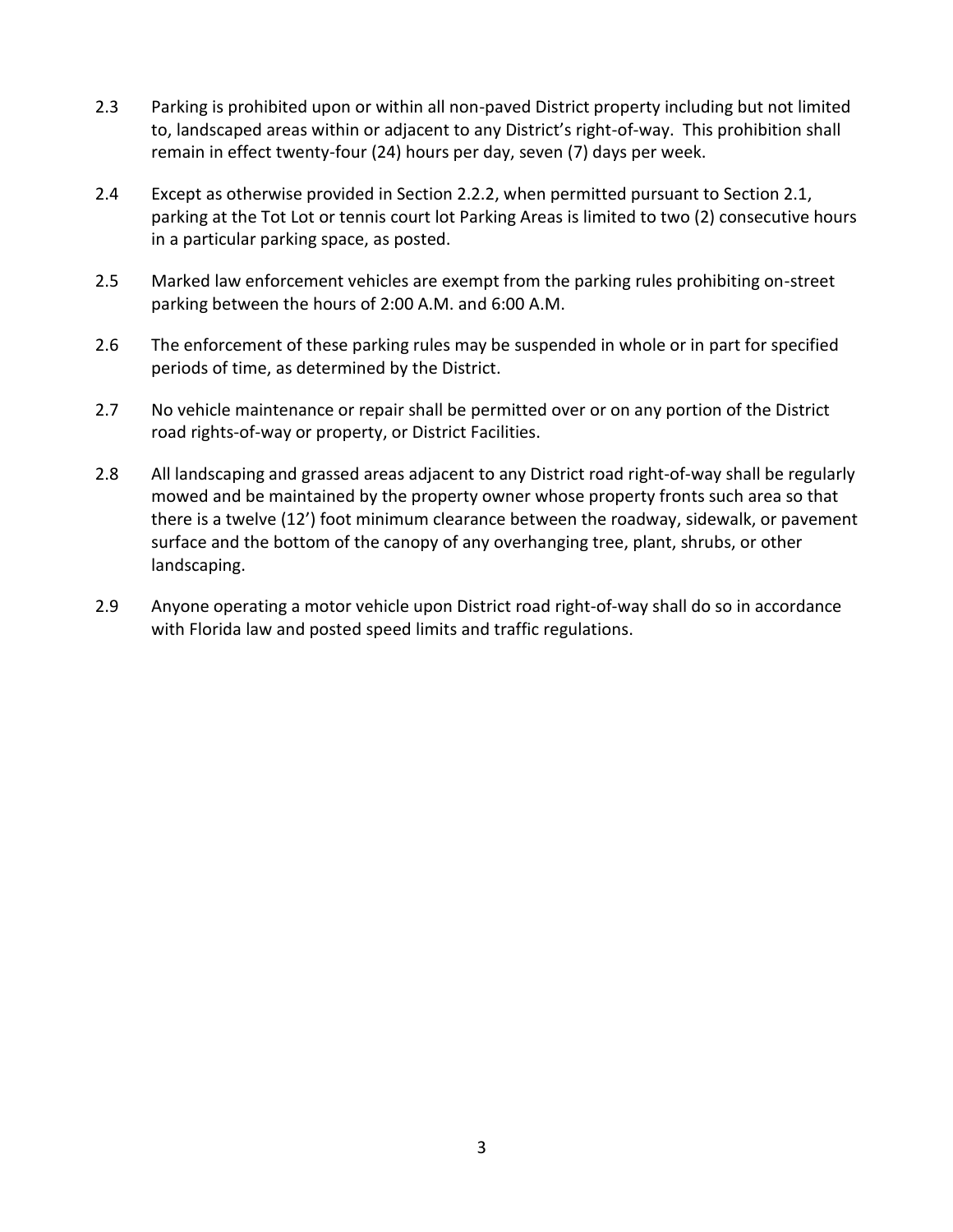## **3.0 Rules Governing the Use and Operation of District Facilities.**

- **3.1 Responsibility for Personal Property and Persons.** Each person using District Facilities assumes sole responsibility for the health, safety and welfare of such person, his or her immediate family members, guests, and the personal property of all of the foregoing.
	- 3.1.1 The District is not responsible for any loss or damage to any private property used or stored on the District Facilities. Without limiting the foregoing, any person parking a vehicle within the District Parking Areas assumes all risk of loss with respect to his or her vehicle in the District Parking Areas; equipment, jewelry or other possessions stored on bicycles, or within or on vehicles; and wallets, books and clothing left in the Pools, Parks, or other District Facilities.
	- 3.1.2 Any person who, in any manner, makes use of, or accepts the use of, any apparatus, appliance, facility, privilege or service whatsoever owned, leased or operated by the District, or who engages in any contest, game, function, exercise, competition or other activity operated, organized, arranged or sponsored by the District, either on or off the District Property, shall do so at their own risk. Every person shall be liable for any property damage and/or personal injury at a District Facility, or at any activity or function operated, organized, arranged or sponsored by the District, caused by such person.
	- 3.1.3 **Indemnification of District and District Manager.** In addition, each person using the District Facilities, by entering onto a District Facility, agrees to indemnify and hold harmless District and District Manager, and their respective officers, partners, agents, employees, affiliates, directors and attorneys (collectively, "Indemnified Parties"), against any and all actions, injury, claims, loss, liability, damages, costs and expenses of any kind or nature whatsoever ("Losses") incurred by or asserted against any of the Indemnified Parties from and after the date hereof, whether direct, indirect, or consequential, as a result of or in any way related to such person's use of the District Facilities, or the interpretation of these Rules (and any supplemental rules and regulations) and/or from any act or omission of the District or of any of the Indemnified Parties.
	- 3.1.4 **Attorneys' Fees.** Should any person bring suit against District or District Manager or any of the Indemnified Parties for any claim or matter and fail to obtain judgment therein against such Indemnified Parties, said person shall be liable, jointly and severally, to such parties for all Losses, costs and expenses incurred by the Indemnified Parties in the defense of such suit, including attorney's fees, paraprofessional fees, and court costs and expenses incurred at (or prior to) trial and upon appeal.

#### 3.2 RESERVED.

3.3 The hours of operation for District Facilities shall be determined by resolution of the Board of Supervisors and may be amended from time to time by resolution of the Board of Supervisors.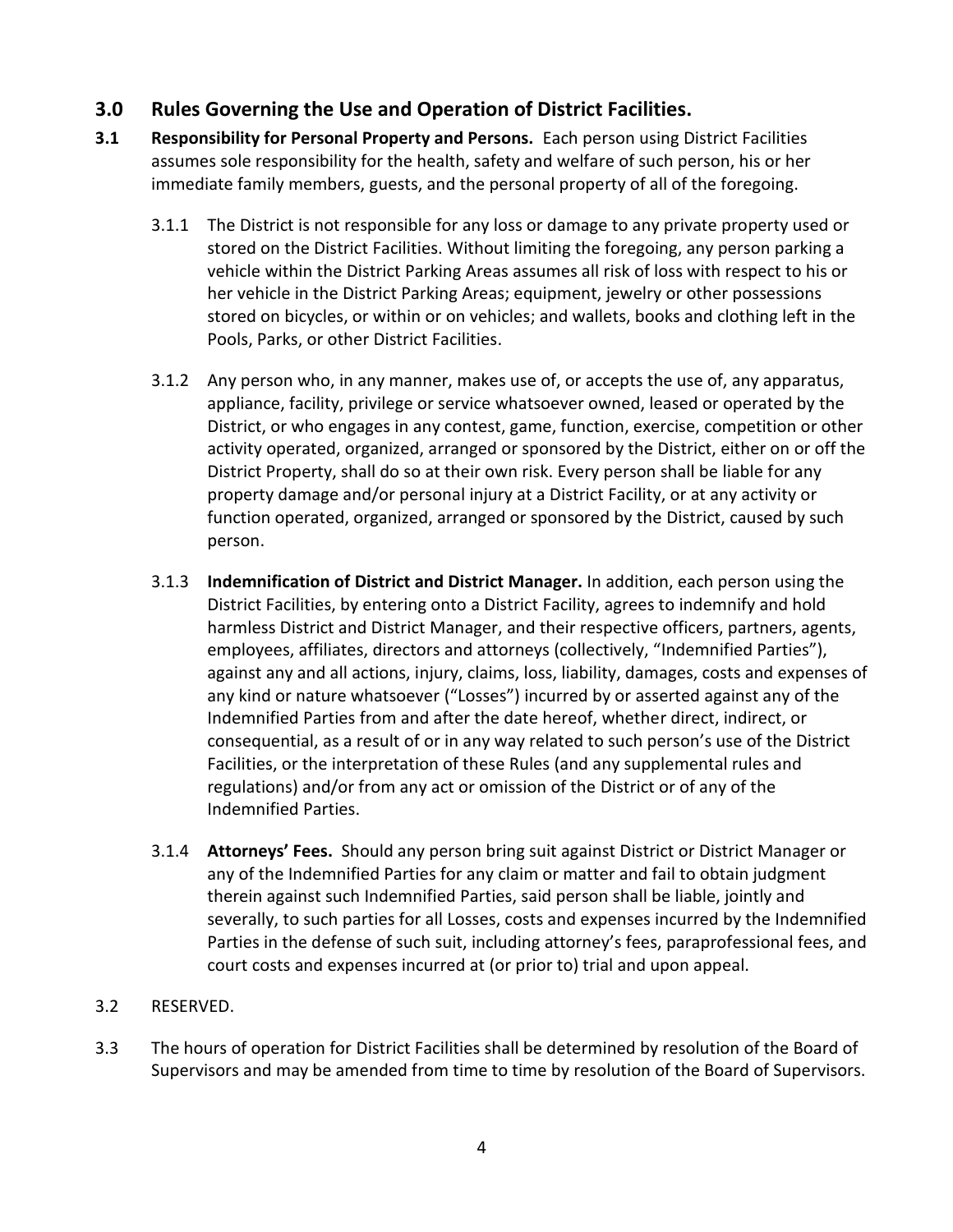- 3.4 Children under the age of twelve (12) years old shall be accompanied and supervised at all times by an adult when using the Pools and Parks.
- 3.5 Any portion or area of the Clubhouse, Park, Pool, or other District Facilities may be declared closed to the public at any time or may be reasonably limited to certain users as determined on a case-by-case basis by the District.
- 3.6 Clubhouse, Park, Pool or other District property, facilities, and equipment shall be used solely for the purpose or purposes for which they were designed and designated.
- 3.7 No bicycles, skateboards, rip-stiks, roller blades, roller skates, scooters, motorized devices, or similar means of transportation or recreation shall be used, possessed or placed on the tennis courts, tennis court surfaces, or pool decks at any time. Bicycle racks shall be used where provided by District. Notwithstanding the foregoing, bicycles left at District Facilities and bicycle storage racks (if provided) are stored at the bicycle owner's own risk. The tennis courts may be utilized for tennis only due to the potential for damage to the special-purpose surface. The basketball court is a multi-purpose court and may be used by persons for basketball, volleyball, roller blading, roller skating, skateboarding, or other legitimate sporting activity, provided such use does not have the inherent potential of damaging the multipurpose court surface.
- 3.8 No person shall cut, curve, or injure the bark or break off limbs or branches, or mutilate in any way, trees, plants, or flowers located or growing on District property. The removal of any plant or landscaping material from District property is strictly prohibited and will be prosecuted to the fullest extent of the law.
- 3.9 Dogs and all other pets (with the exception of Service Animals, as defined in Section 413.08, Florida Statutes) are not permitted on, over, within, or in any portion of Clubhouse, Pools, inclusive of the pool deck, Parks, Tot Lot, tennis courts, or basketball court. FOR PUBLIC HEALTH AND SAFETY AND IN ACCORDANCE WITH FLORIDA LAW, ANY AND ALL ANIMALS ARE STRICTLY PROHIBITED FROM USING OR BEING ALLOWED IN THE SWIMMING POOL WATERS (Chapter 64E, Florida Administrative Code). With respect to those District Facilities or properties where dogs and other pets are not specifically prohibited, all such animals shall be leashed at all times and the individual(s) immediately responsible for the animal shall be required to pick up and properly dispose of all animal waste from such animal.
- 3.10 Persons using District Facilities shall be responsible at all times for the clean up and proper disposal of food and beverages, their containers and packaging, and other trash and debris generated by such person(s). Trash generated outside of the District Facilities shall not be disposed of in any District-owned trash receptacle(s).
- 3.11 With the exception of items sold by the District in connection with the operation and management of the District, no goods, articles, services or items of any kind shall be displayed, sold or offered for sale from District property. Commercial advertisements, private announcements (with the exception of notices posted at approved locations by homeowners associations or the District within Coral Bay), pamphlets, snipe signs, and solicitations shall not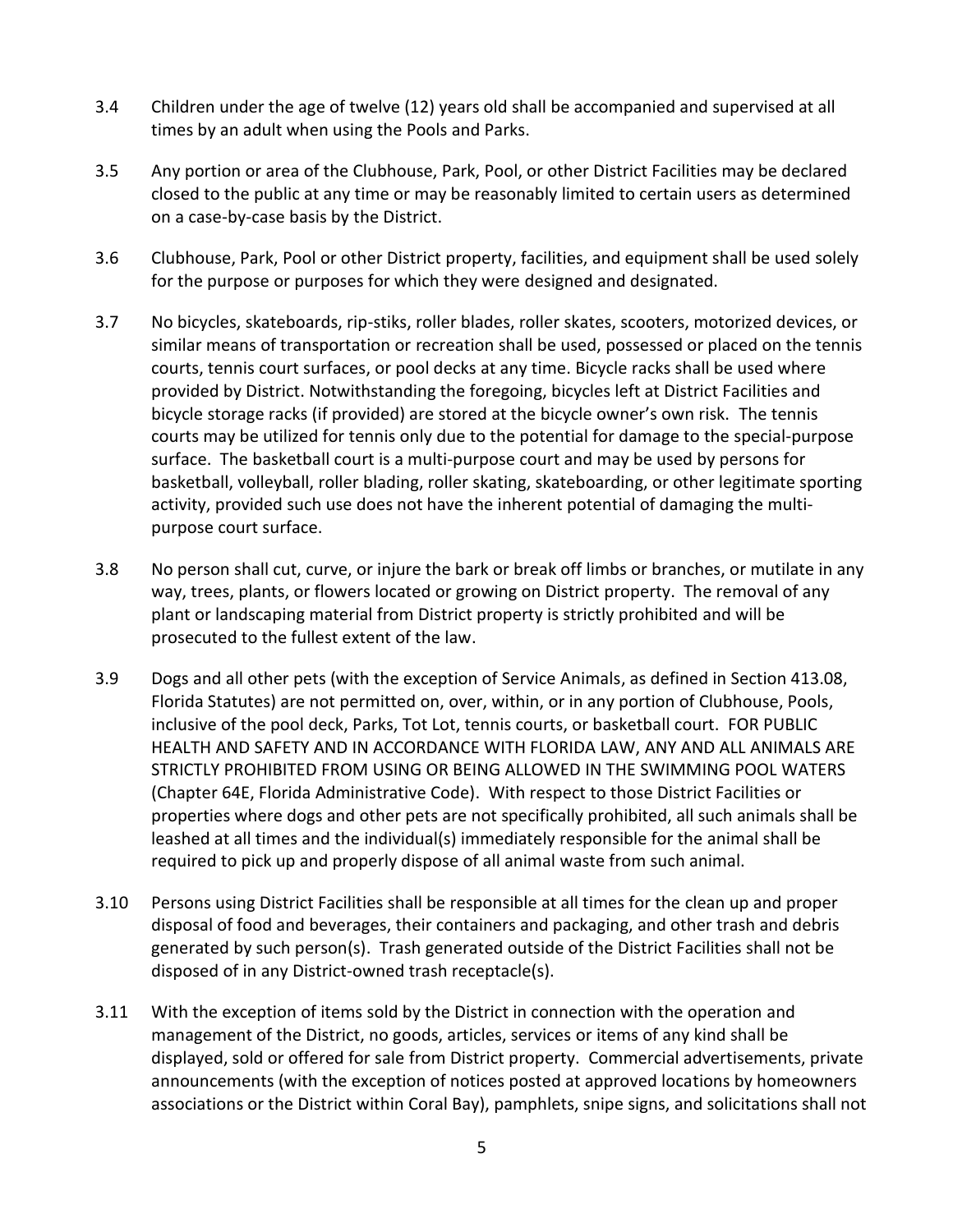be posted or circulated at or from any District property without the prior written approval of the District Manager. No political signs for any local, county, state, national, association, or special district elections, shall be placed or posted on or upon any District Facilities or Districtowned property, including but not limited to the District rights-of-way. Any signs posted in violation of this section will be removed and properly disposed of by the District.

- 3.12 No person or persons utilizing District Facilities shall play or operate any sound amplification device, including but not limited to radios, televisions, stereo systems, public address systems, amplified musical instruments or any other sound generating device, which may be considered a nuisance, offensive or disturbing to other persons utilizing the District Facilities or properties adjacent thereto. Notwithstanding the above, District security facilities are specifically exempted from this rule.
- 3.13 The possession or consumption of alcoholic beverages is prohibited at all District Facilities, except within the Clubhouse Meeting Room in connection with an event at the Clubhouse that has received prior written approval from the District pursuant to a fully-executed Districtapproved Facility Rental Agreement.
- 3.14 Motorized vehicles, including mopeds and gopeds, are prohibited within the Parks, except in designated Parking Areas or public roadways and as permitted by applicable law.
- 3.15 Fires, campfires, bonfires, or fires of any nature are prohibited at all District Facilities, except for gas or charcoal grills at locations and for events approved by the District Board of Supervisors. The possession or use of fireworks of any kind is prohibited at any District Facility.
- 3.16 Smoking is prohibited within the Clubhouse and within any other enclosed District Facility. When used outside of an enclosed District Facility, cigarettes, cigars, pipes, and other sundries or tobacco products shall be deposited in appropriate receptacles.
- 3.17 No gambling of any kind, as defined by Florida law, is permitted at any of the District Facilities.
- 3.18 Climbing or traversing District fences and walls is prohibited.
- 3.19 Obscene language, profanity, and loud and abusive language is prohibited at all District facilities.
- 3.20 The office at the Clubhouse is for the use of District staff only and is not open to the public for public use. Public accessibility to the office at the Clubhouse is limited to those times when District staff is present and hosting office hours or appointments with the public.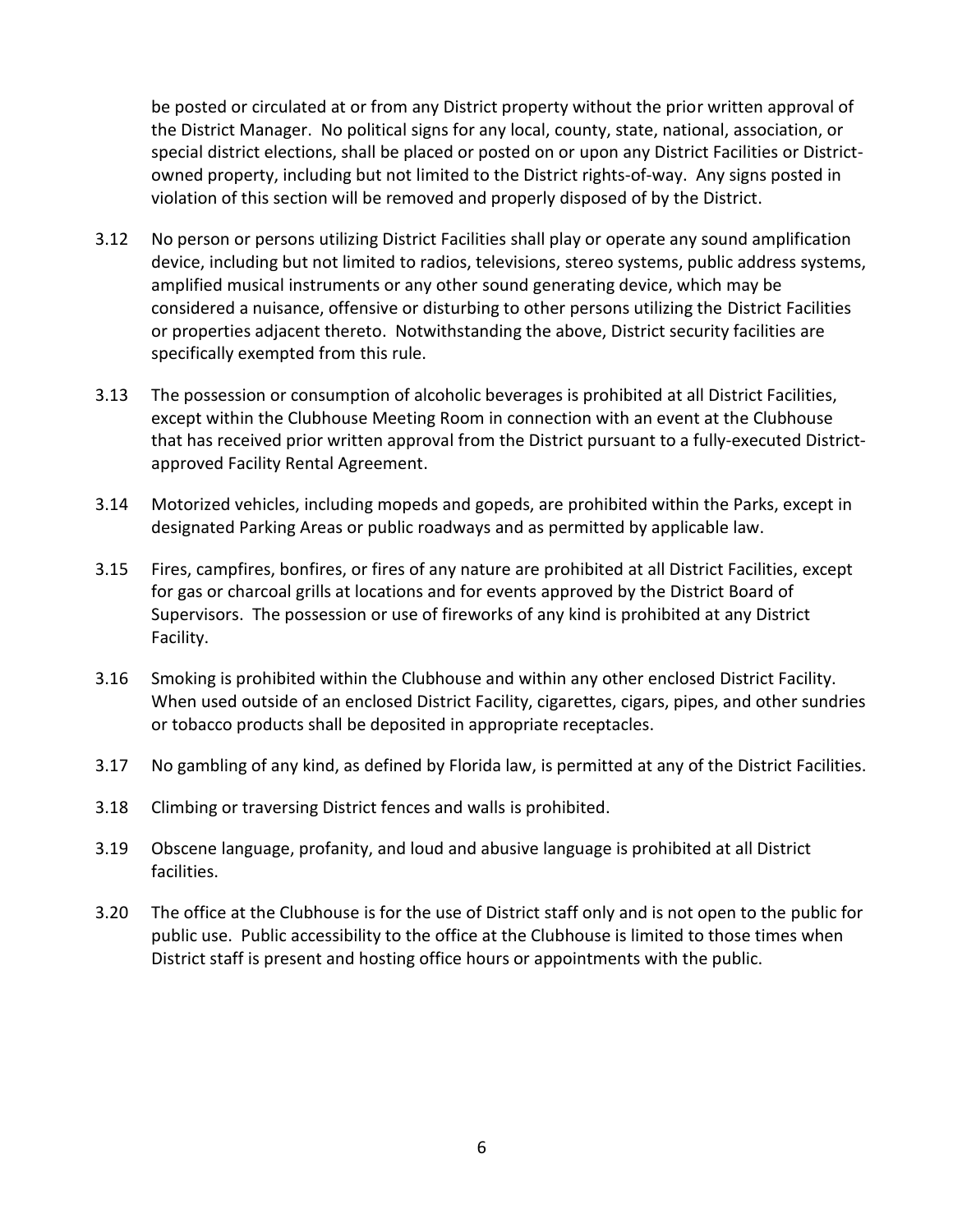#### **4.0 Stormwater Management Areas.**

- 4.1 No motorized watercraft shall be utilized within the Stormwater Management Areas with the exception of electrically/battery powered engines. The use of all other gas-combustible motors and engines is prohibited. Those individuals on a vessel utilizing a gas engine or motor within the Stormwater Management Areas shall be considered as trespassing on District property and such individuals, vessels and vessel owner(s) may be banned from future use of the Stormwater Management Areas after a hearing before the Board of Supervisors. Notwithstanding the above, any District contractors engaged in installing, constructing, repairing, or maintaining District improvements pursuant to a contract with the District, shall be exempt from the provisions of this section.
- 4.2 Swimming in any of the Stormwater Management Areas is strictly prohibited.
- 4.3 Permitted non-motorized and electric vessel may be launched from each resident's own waterfront property or from the District boat launch located adjacent to the Clubhouse. The launching of any vessel from District property, other than the boat ramp or from another person's private property is prohibited.
- 4.4 No vessel may be anchored in the Stormwater Management Areas unless a person is fishing from or present within said watercraft. Any vessel, including, but not limited to, canoes, kayaks, and paddle boats, stored, tied, or affixed to a lake or canal bank shall immediately be removed from the bank and lake maintenance easement and properly secured in the event of a Hurricane Watch, announced by the National Hurricane Center, over an area that includes Coral Bay. Those vessels stored, tied, or affixed to a dock properly permitted in accordance with section 4.6 of these Rules shall immediately be secured by the owner upon the announcement of such a Hurricane Watch.
- 4.5 Provided that the individual possesses the proper fishing license, as required by Florida law, fishing is permitted in the Stormwater Management Areas except in those locations where it is posted "No Fishing," as designated by the District Board of Supervisors
- 4.6 Except as otherwise posted, public fishing along or from the lake banks is only permitted from the Parks and other District-owned properties adjacent to the Stormwater Management Areas.
- 4.7 Those fishing shall remove and properly dispose of all garbage, fishing line, hooks, and other refuse.
- 4.8 Nothing herein shall prohibit residential property owners from fishing from the lake banks immediately behind their respective residential property(ies).
- 4.9 The District has a catch and release policy, for all fish and any other aquatic wildlife caught in the Stormwater Management Areas, requiring that any fish or other aquatic wildlife caught immediately be returned to the Stormwater Management Areas from where it was caught. Notwithstanding the above, those species designated by the Florida Fish & Wildlife Conservation Commission as Non-Native Prohibited Fish (i.e. snakeheads, airbreathing catfish,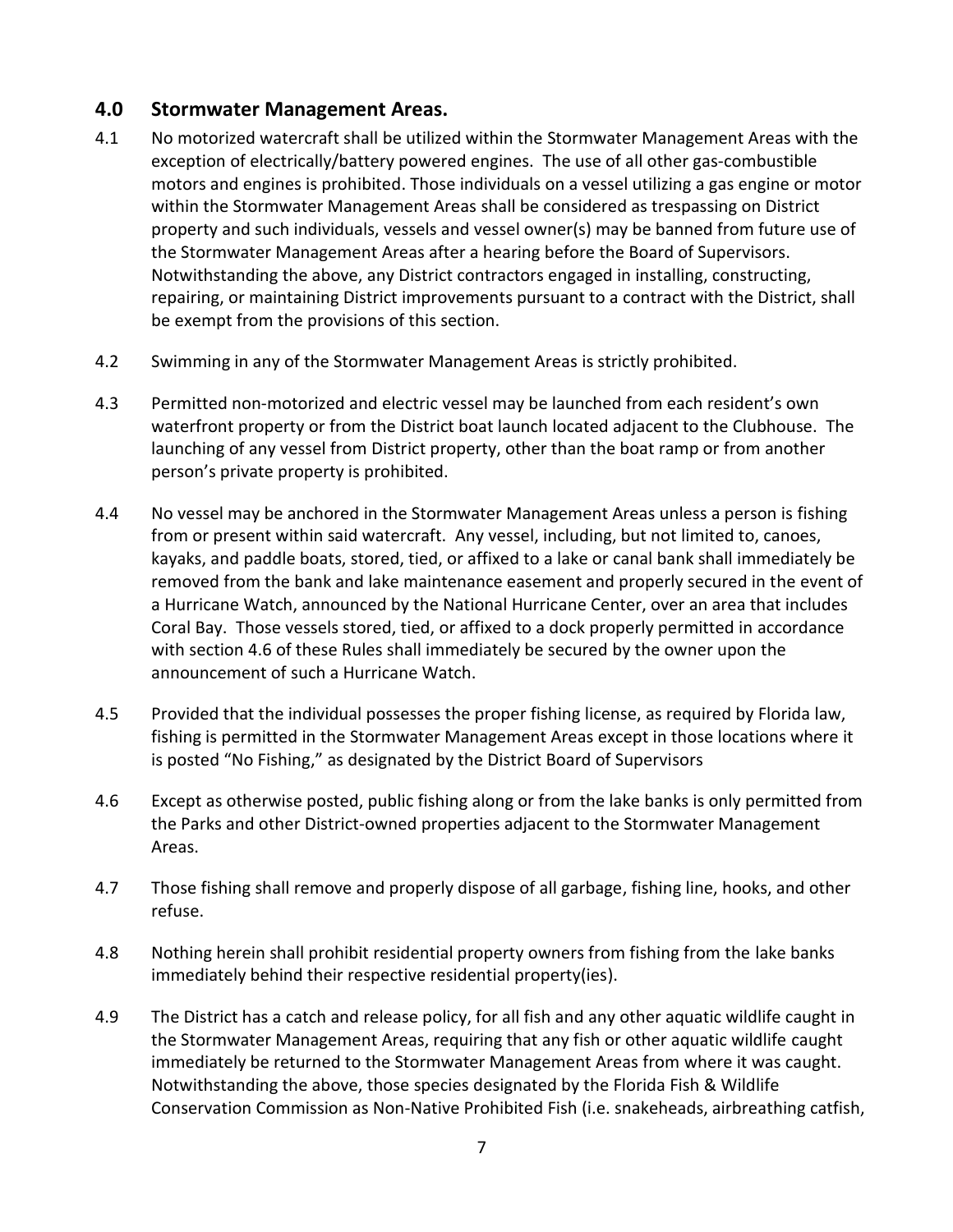piranha, or tilapia) may be removed from the Stormwater Management Areas and properly disposed of in accordance with Florida law.

- 4.10 The general public does not have the right to utilize, for any purpose, the Lake Maintenance Easement that runs behind private property and adjacent to the Stormwater Management Areas without the permission of the private property owner.
- 4.11 The feeding of ducks and other wildlife from or on any District property is strictly prohibited.
- 4.12 Violations of the policies set forth in sections 4.5 through 4.11 will be reported to the local authorities.
- 4.13 Private docks or residential docks behind and adjacent to residential properties, are prohibited, unless constructed in accordance with District-approved specifications and after first obtaining a dock permit from the District. No docks, whether permanently affixed or floating, are permitted except those constructed in strict accordance with this subsection and the approved specifications of the District. This rule is not applicable to public docks constructed by the District on District-owned property for the benefit of the public.
- 4.14 No property owner or person shall alter or modify the designed Stormwater Management Areas, the lake or canal banks, or the slope thereof, without first obtaining a permit from the District and provided such alteration or modification does not violate any other permit condition, rule, regulation, ordinance or design standard. Permit fees and standards may be established by resolution of the Board of Supervisors.
- 4.15 No property owner or person shall permit the encroachment of any structure, fence, impervious surface, tree, or landscaping material other than sod into, over, on, under or within the Lake Maintenance Easement without the express authority of the District Board of Supervisors. Such permission shall be evidenced by an Encroachment Agreement, in a form approved by the District, between the property owner and the District. Encroachment Agreements will be considered by the District on a case-by-case basis upon the petition of the property owner.

#### **5.0 Rules Governing Utilization of the Pool and Related Facilities.**

- 5.1 NO LIFEGUARDS ARE PRESENT AT DISTRICT POOLS. Use of the Pools is at the swimmer's own risk. Without limiting any other provision of these Rules, each person is personally liable and responsible for his or her negligence, acts, and omissions.
- 5.2 Notwithstanding the Pool hours as determined by Resolution of the Board of Supervisors, swimming after sunset and when dark is prohibited except where lighting is provided.
- 5.3 Pools shall be considered closed and all patrons shall immediately exit the Pools and the pool deck and seek cover upon any sign of lighting or thunderstorms until such storm-related weather has left the area.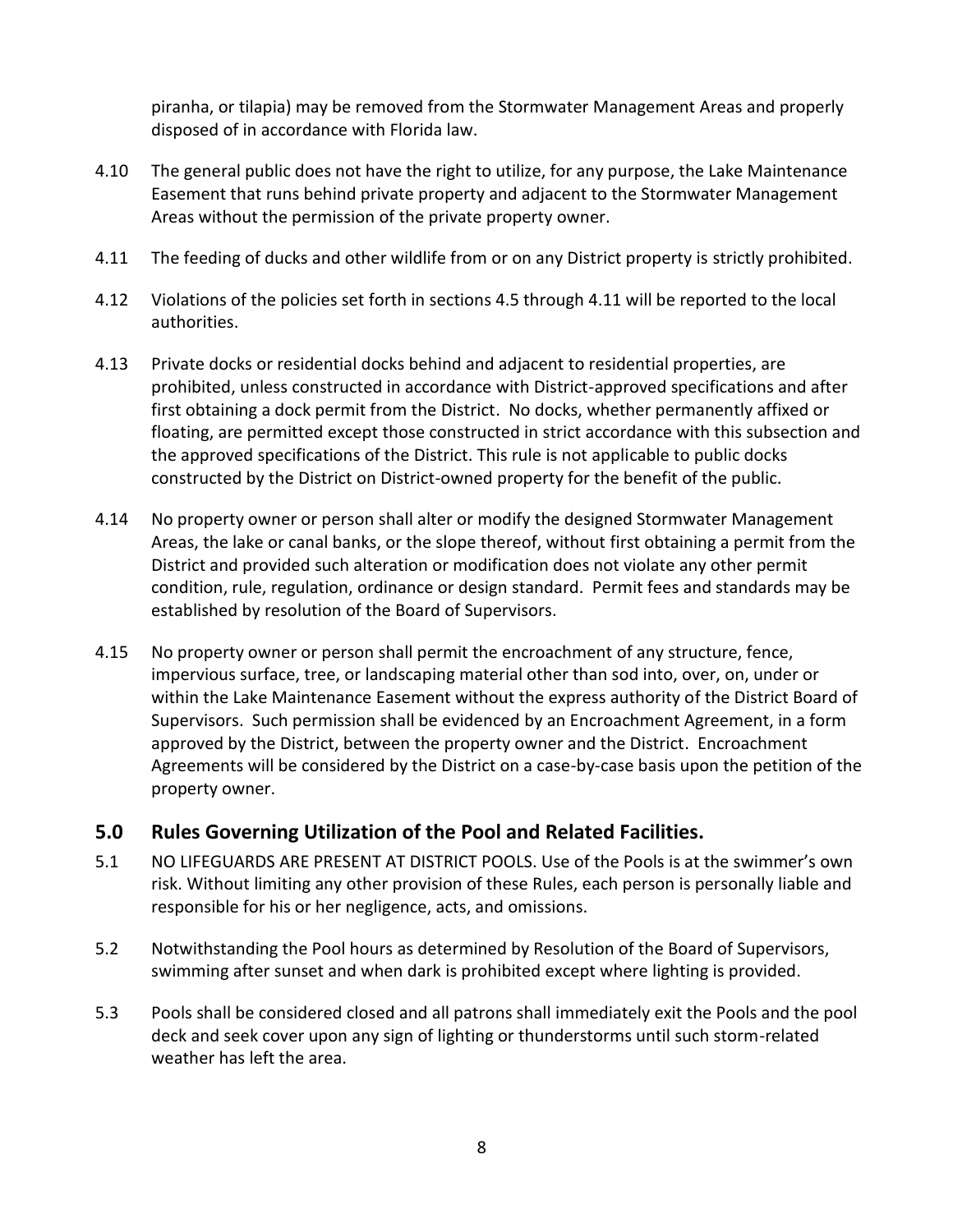- 5.4 Users of the Pools shall shower before to entering the pool in order to remove suntan oils and lotions and other substances that could adversely impact the quality of the pool water.
- 5.5 All children under the age of twelve (12) and utilizing the Pools shall be accompanied and supervised at all times by an adult.
- 5.6 Pool furniture shall not be removed from the Pool areas and decks. All persons using pool furniture must cover the furniture with a towel when using suntan lotions. The use of these lotions could stain or damage the furniture. The repair of furniture damaged by such products shall be the responsibility of the user of such equipment.
- 5.7 No food, beverages of any kind shall be permitted in the pool or within ten (10') feet of the waters edge of the pool.
- 5.8 Glass containers of any kind, including but not limited to bottles and beverage glasses, are prohibited in the pools or anywhere over or on the pool decks. Alcoholic beverages are prohibited pursuant to Section 3.13 of these Rules.
- 5.9 Persons with infectious or contagious health conditions are not permitted in the Pools.
- 5.10 Diving, jumping, running or other horseplay is prohibited in the Pools and at the pool areas.
- 5.11 No one shall pollute the pools; anyone who does so is liable for any costs incurred in treating or correcting the problem.
- 5.12 All persons using the Pools must wear appropriate swimming attire. Thongs, cut-offs, shorts, and attire in which an individual's underwear can be seen are not considered appropriate swimwear. Long hair should be tied up or placed in a bathing cap. Children under three (3) years of age, and those individuals who are not reliably toilet trained, must wear rubber-lined swim diapers, as well as a swimsuit over the swim diaper, to reduce the health risks associated with human waste in the Pools and adjacent deck areas.
- 5.13 Only floats or rafts smaller than eighteen (18) square feet, snorkels, dive sticks, flotation devices, and toys (collectively, "Pool Toys") designed for use in swimming areas may be utilized in District pools. The use of such Pool Toys shall be suspended when there is more than ten (10) persons using the particular Pool. Radio-controlled watercraft or other similar devices are not permitted in the Pools at anytime.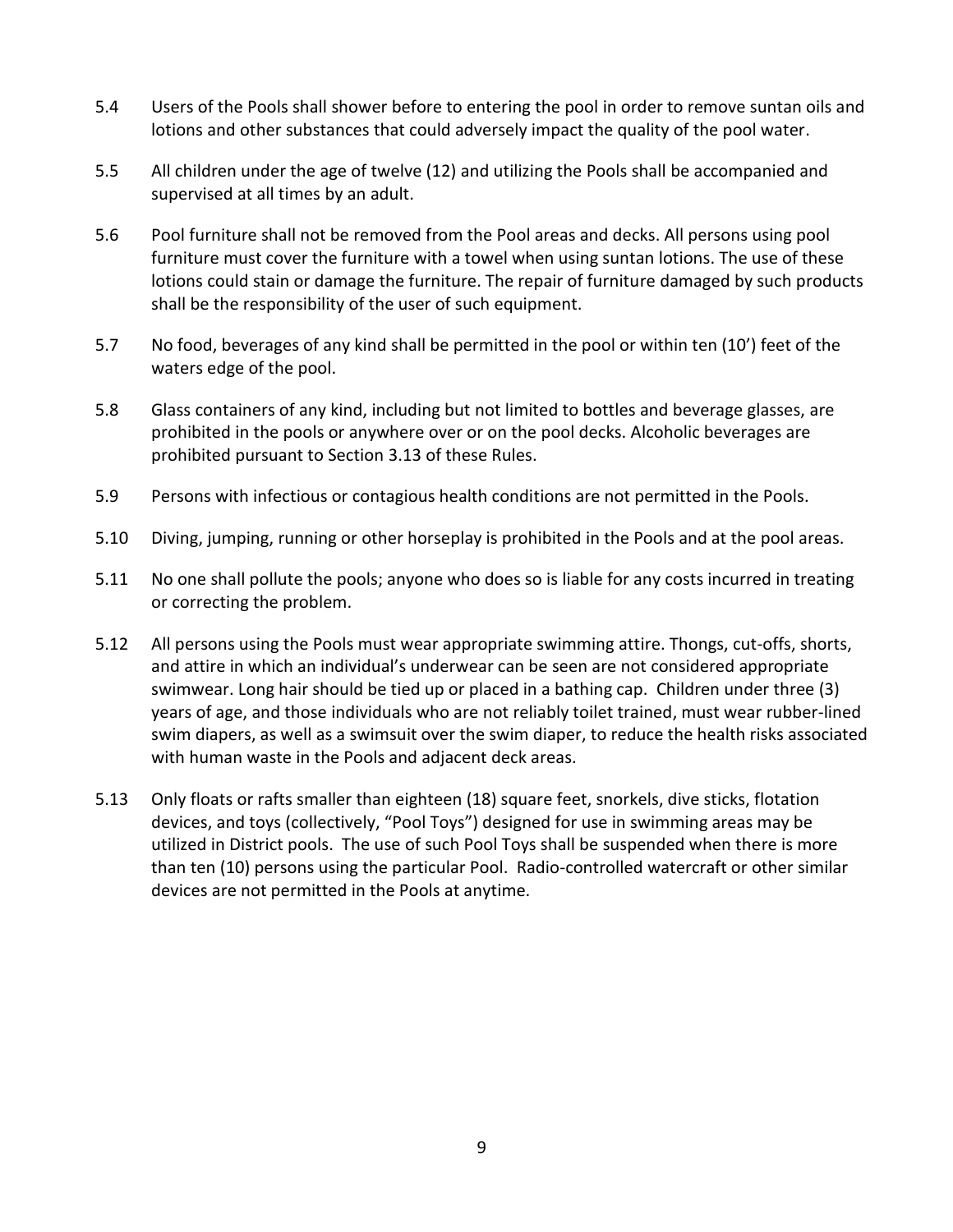## **6.0 Rules Governing Use of Clubhouse Meeting Room.**

- 6.1 The Clubhouse Meeting Room is available for rental during regular hours of operation and reservations may not be made more than four (4) months prior to the event. Facility rental rates and limits on the number of occasions per any calendar year that each unit within the District may rent the Clubhouse Meeting Room may be established by resolution of the District Board of Supervisors based on resident population within the District and the demand for use of the space. Persons interested in renting the Clubhouse Meeting Room should contact the District Manager regarding the anticipated date and time of the event to determine availability.
- 6.2 All persons desiring the rent the Clubhouse Meeting Room for a private event shall be required to enter into a Facility Rental Agreement in a form approved by the District.
- 6.3 Notwithstanding the above, the homeowners' associations serving properties within the boundaries of the District shall be exempt from the requirements of this section, but such associations shall coordinate use of the Clubhouse Meeting Room with the District Manager.

#### **7.0 Suspension of Privileges.**

- 7.1 Privileges at District Facilities can be subject to suspension by the District Manager, in the sole judgment of the District Manager, if it is determined that the person has engaged in any of the following:
	- Exhibits unsatisfactory behavior, deportment or appearance.
	- Fails to abide by these Rules established to govern the use of the District Facilities.
	- Treats the personnel, agents, or employees of the District in an unreasonable or abusive manner.
	- The person has injured or harmed or threatened to injure or harm any other person within, at or while on or using District Facilities, or harmed, destroyed or stole any personal property within, at or while on or using any District Facility, whether belonging to a third party or to District.
	- Engages in conduct that is improper or which risks endangering the welfare, safety or reputation of the District, its personnel, agents, or employees or the general public.
	- The person has failed to pay the District for any monies due District, for past due assessments, fees, charges, or damages caused by such person or his or her family members or guest(s).

Suspension of privileges could include the de-activation of all gate access cards and transponders issued to a particular unit within the District where the violator resides.

7.2 **Types of Suspension**. District Manager may restrict or suspend, for cause or causes described in the preceding section, privileges of any person to use any or all of the District Facilities, for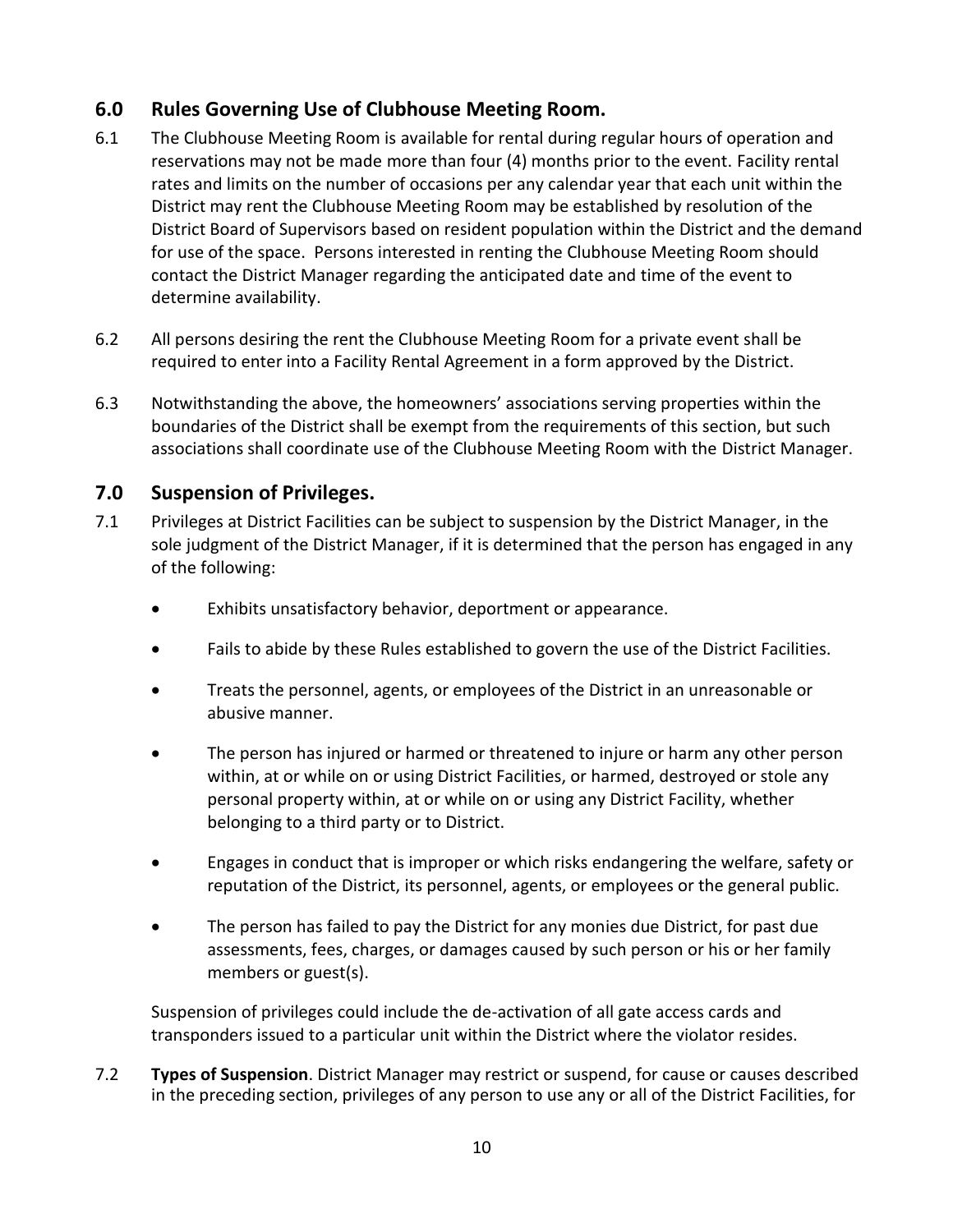such period of time as reasonably determined by District Manager, as the case may be, but for periods no longer than one (1) year per violation. In addition, District Manager may suspend some privileges, while allowing a person to continue to exercise other privileges. For example, District Manager may suspend the rights of a particular person residing at a unit within the District, or District Manager may prohibit a particular person from using the pools or other District Facilities. Any suspension shall be in writing and sent by the District Manager to the suspended person(s) at the address on file with the District.

- **7.3** The District shall follow the provisions below with regards to the Suspension of a minor's privileges:
	- a. At the discretion of District staff, Minors *(children under the age of eighteen*), who violate the rules and policies may be expelled from the facilities for one (1) week. Upon such expulsion, a written report shall be prepared detailing the name of the minor, the prohibited act committed, and the date. This report will be kept on file at the District office and a copy shall be provided to a parent or legal guardian of the minor by U.S. Mail and by certified mail, return receipt requested.
	- b. Any minor who is expelled from the facilities three (3) times in any one (1) year period, may have their District Facility privileges suspended for up to one (1) calendar year from the date of the third offense. A minor who has his or her District Facility privileges suspended may still use the District Facilities when accompanied by a parent or legal guardian.
- 7.4 No person whose privileges have been fully or partially suspended pursuant to these Rules shall on account of any such suspension be entitled to any refund of assessments or any other District fees and charges. During the suspension, assessments and other District fees and charges shall continue to accrue and be payable when due. During the restriction or suspension, applicable District assessments, fees, and charges shall continue to accrue and be payable when due. Under no circumstance will a person be reinstated until all amounts due to the District, including but not limited to any amounts arising out of or in any way connected to damage caused to the District Facilities by said person, his or her family member(s) or guests, are paid in full.
- 7.5 **Appeal of Suspension**. Any person suspended by the District Manager pursuant to this Section 7 may appeal such suspension to the District Board of Supervisors. Appeals must be in writing and shall be filed with the District Manager within forty-five (45) days of the date of the suspension letter. The Board of Supervisors will then schedule the appeal to be heard during the next regularly scheduled public meeting of the Board of Supervisors. However, appeals filed within five (5) business days of the next regularly scheduled Board meeting will be heard at the Board meeting following the next regularly scheduled Board meeting. During the meeting of the Board of Supervisors in which the appeal is to be heard, the person or persons suspended shall appear before the Board. The Board of Supervisors shall have the power to reduce, remove, or impose conditions related thereto, but not increase the length of the suspension.